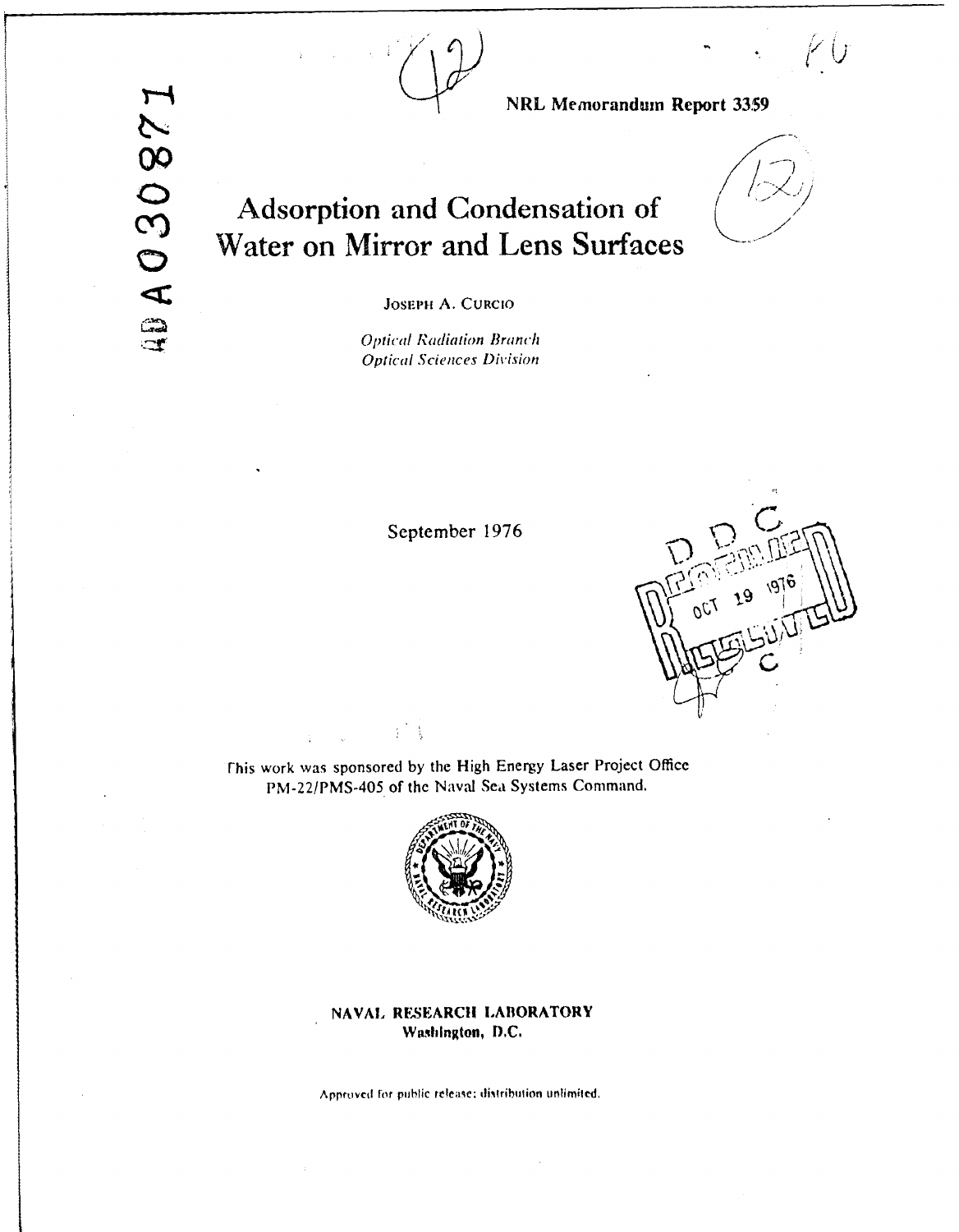SECURITY CLASSIFICATION OF THIS PAGE (When Date Entered) READ INSTRUCTIONS<br>BEFORE COMPLETING FORM REPORT DOCUMENTATION PAGE **REPORT NUVBER** ECIPIENT'S CATALOG NUMBER 2. GOVT ACCESSION NO. 1 NRL Memorandum Report 3359 TITLE (and Subtitle) **AT & PERIOD COVERED** Final report<sub>es</sub> one phase of a ADSORPTION AND CONDENSATION OF WATER ON continuing find, problem. MIRROR AND LENS SURFACES. PERFORMING ORG. REPORT NUMBER **8. CONTRACT OR GRANT NUMBER(8)** Joseph A. Curcio PERFORMING ORGANIZATION NAME AND ADDRESS PROGRAM ELEMENT, PROJECT, TASK Naval Research Laboratory NRL PR **-RØ5-31C** Washington, D.C. 20375 IL CONTROLLING OFFICE NAME AND ADDRESS REPORT DATE Naval Sea Systems Command (PM-22/PMS-405) Septer **N 1976** Washington, D.C. 20362 NUMBER OF PAGES 20 14. MONITORING AGENCY NAME & ADDRESS(If different from Controlling Office) 15. SECURITY CLASS. (of this report) UNCLASSIFIED 15a. DECLASSIFICATION/DOWNGRADING<br>SCHEDULE **16. DISTRIBUTION STATEMENT (of this Report)** Approved for public release; distribution unlimited. MR-3359 17. DISTRIBUTION STATEMENT (of the abstract entered in Block 20, if different from Report, **18. SUPPLEMENTARY NOTES** 19. KEY WORDS (Continue on reverse aide if necessary and identify by block number) Water adsorption Water condensation **Aerosol** scattering Mirror scatter ABSTRACT (Continue on reverse eide if necessary and identify by block number)<br>This is a report of a literature search on adsorption and condensation of water on mirror and 20. lens surfaces. Adsorbed water films on clean surfaces are generally  $\leq$  3.0 nm thick and can be ignored when considering absorption losses. When the surfaces are exposed to ambient conditions, various aerosols of dusts and hygroscopic particles are deposited on the surfaces which give rise to small losses by scattering of the incident radiation. In the case of hygroscopic particles the problem can be especially troublesome because here the scattering magnitude is a function of the relative (Continues) DD , FORM 73 1473  $\mathbf{i}$ EDITION OF 1 NOV 65 IS OBSOLETE  $S/N$  0102-014-6601 SECURITY CLASSIFICATION OF THIS PAGE (I 251950

心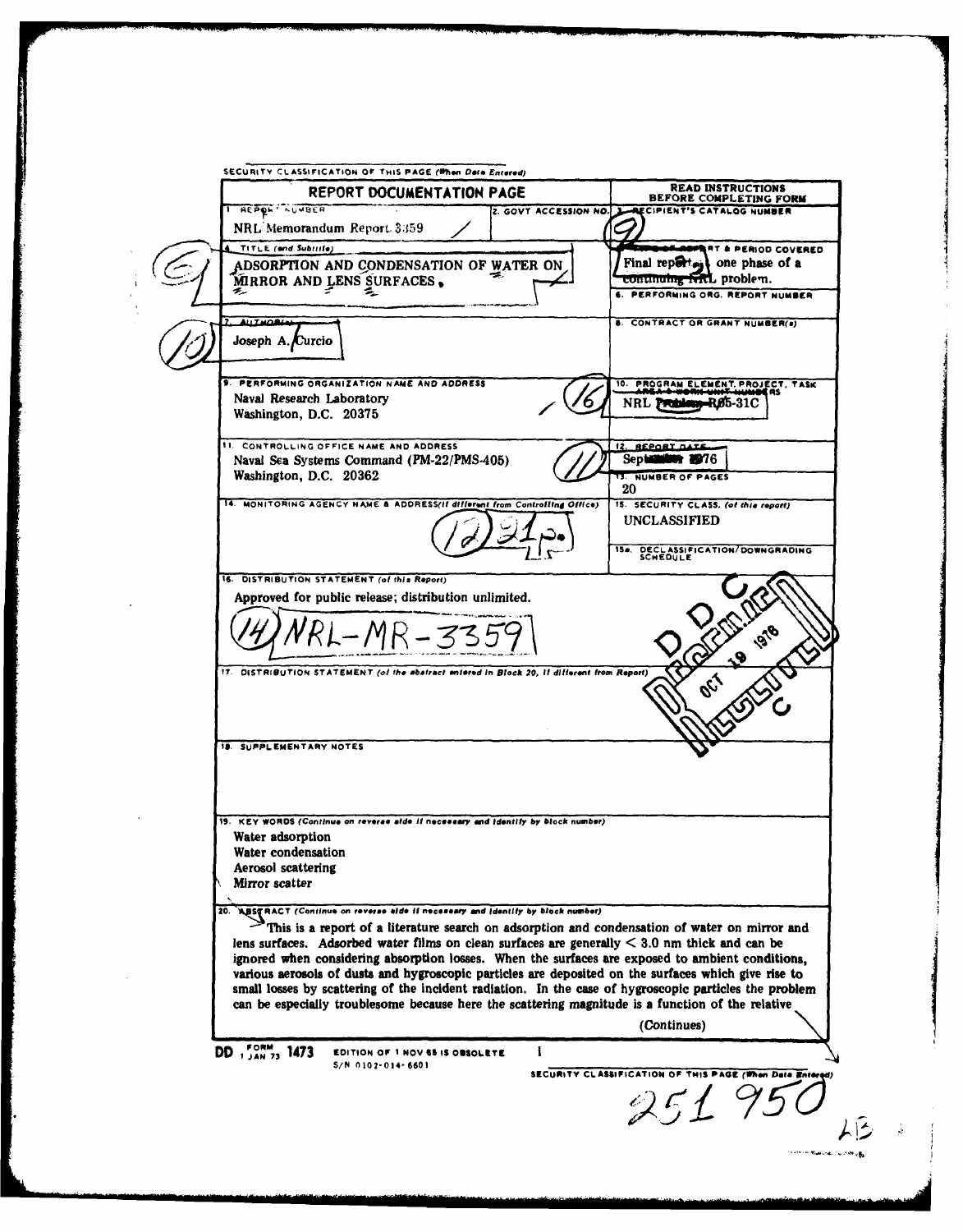### LUMITY CLASSIFICATION OF THIS PAGE(When Data Entered)

20. Abstract (Continued)

 $\begin{smallmatrix} &\ddots\\ &\ddots\end{smallmatrix}$ 

 $\frac{2\sqrt{3}}{4}$ 

فسأستعصب والمستند

**Final Property** 

humidity. For a given aerosol deposit an optical system containing a 6 mirror train will have a cumulative reflectivity decrease of about 7% as the relative humidity varies from 60% to 80%.

ii

SECURITY CLASSIFICATION OF THIS PAGE(When Data Entered)

.<br>Haago minimer oo

 $\bm{\mathcal{L}}$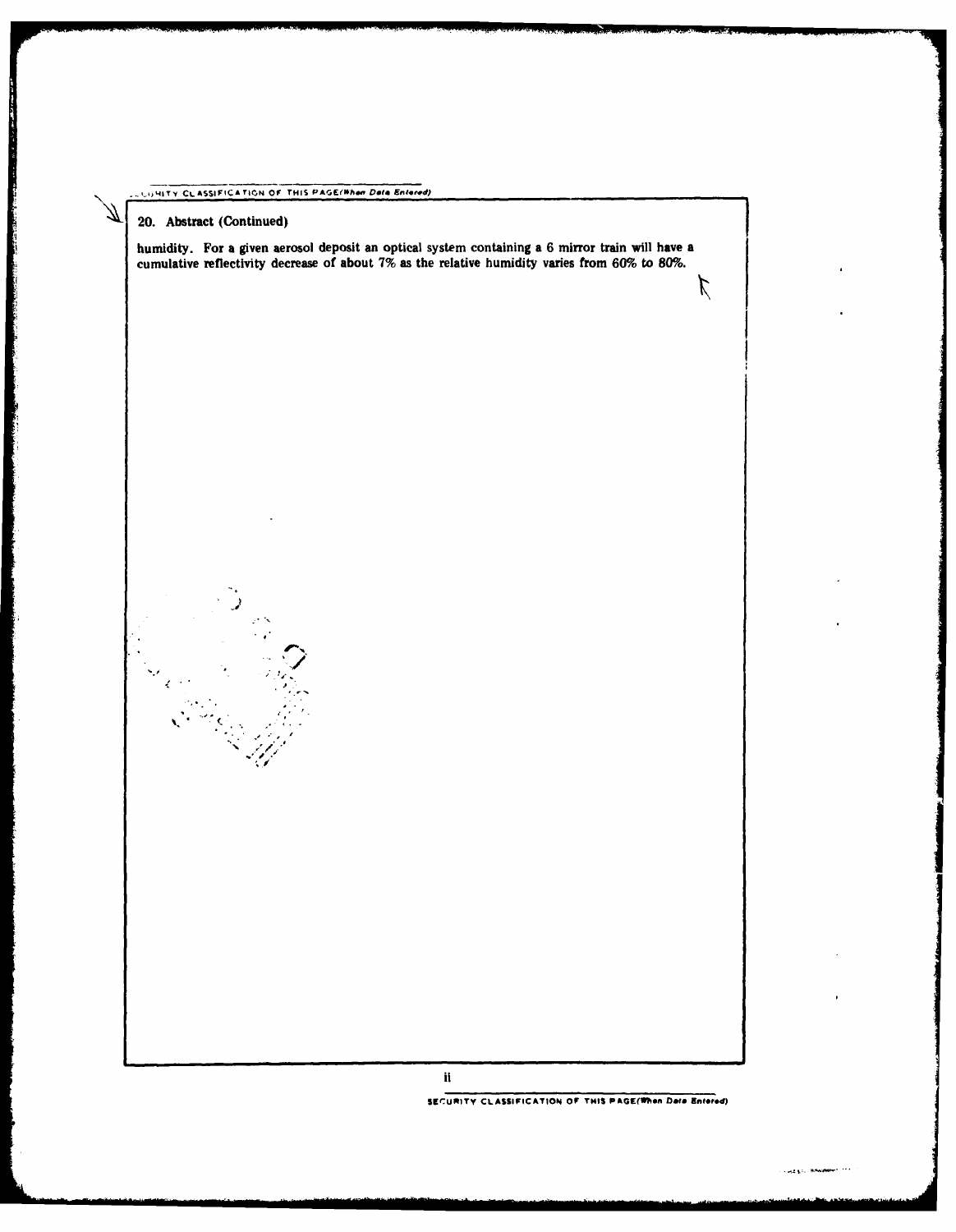# **CONTENTS**

| Adsorption of Water on Solid Surfaces  1         |  |
|--------------------------------------------------|--|
|                                                  |  |
| Growth of Hygroscopic and Insoluble Particles  4 |  |
| Scattered Radiation from Optical Surfaces  4     |  |
| Absorption by Water Droplets  6                  |  |
|                                                  |  |
|                                                  |  |
|                                                  |  |

Į 

35  $\overline{\mathbf{S}}$ 

计境

نه افغانستان بر ایروندها به ب

iii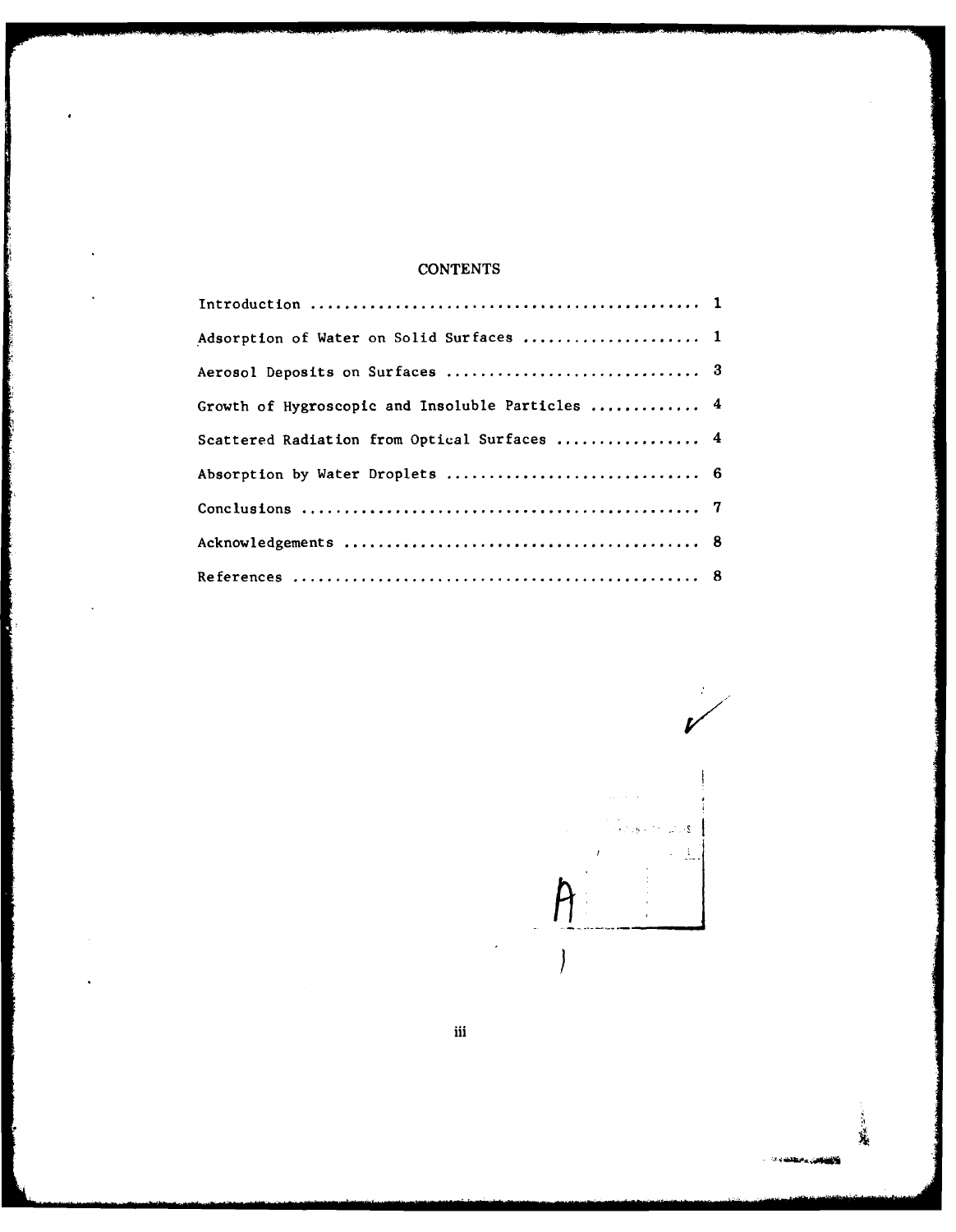#### ADSORPTION **AND CONDENSATION** OF WATER

**ON** MIRROR **AND LENS SURFACES**

#### **INTRODUCTION**

In all field work dealing with the study of the propagation of optical radiation through the lower atmosphere, one is concerned with mobile based optical instrumentation having lens and mirror components. In the outdoor environment these lenses and mirrors are exposed to various conditions of temperatures and humidity and careful precautions must be taken to protect the surfaces from dust and also adsorption and condensation of water vapor. At low humidity locations where the air is clean it is generally sufficient to have the optical elements loosely jacketed with plastic covers. At other locations for example near a shore line where the humidity is high, the atmosphere may be contaminated with salt spray and careful precautions must be taken at all times to prevent moisture and spray accumulation on the surfaces. The spray and dust particles on the optical surfaces will scatter radiation and will introduce serious errors in experimental spectral extinction data.

#### Adsorption of Water on Solid Surfaces

The adsorption of water on solid surfaces has been studied by many workers. Water film thickness on various glasses determined by Veith $^{(1)}$ is shown in Fig. I. There is a great deal of work on adsorption of water on glass some of which indicates adsorbed films up **to** O.lgm in thickness. A careful experiment by Bowden and Throssell<sup>2</sup> shows that the adsorption of water on a clean gold surface at water vapor pressure near saturation corresponds only to about 2 molecular layers. These experiments suggest that the thick adsorption layers reported **by** other workers is due to surface contamination by dusty hygroscopic particles and other aerosols that act as condensation centers.

In an optical study of adsorbed water films by Frazer<sup>3</sup>, it was found that the water film thickness on a clean glass surface remained constant at about 1 mono molecular layer to about 6 mm  $H<sub>2</sub>O$  vapor pressure. From then on there is a cluster formation which results in a gradual covering of the surface until at **12.5 mm** pressure there is another monomolecular layer present. Above **12.5** mm pressure there is strong condensation so that by 16 **nu** pressure **(89%** RH) the adsorbed layer has a thickness of about **3.0** nm.

**Note: Manuscript submitted August 25, 1976.**

 $\mathbf{1}$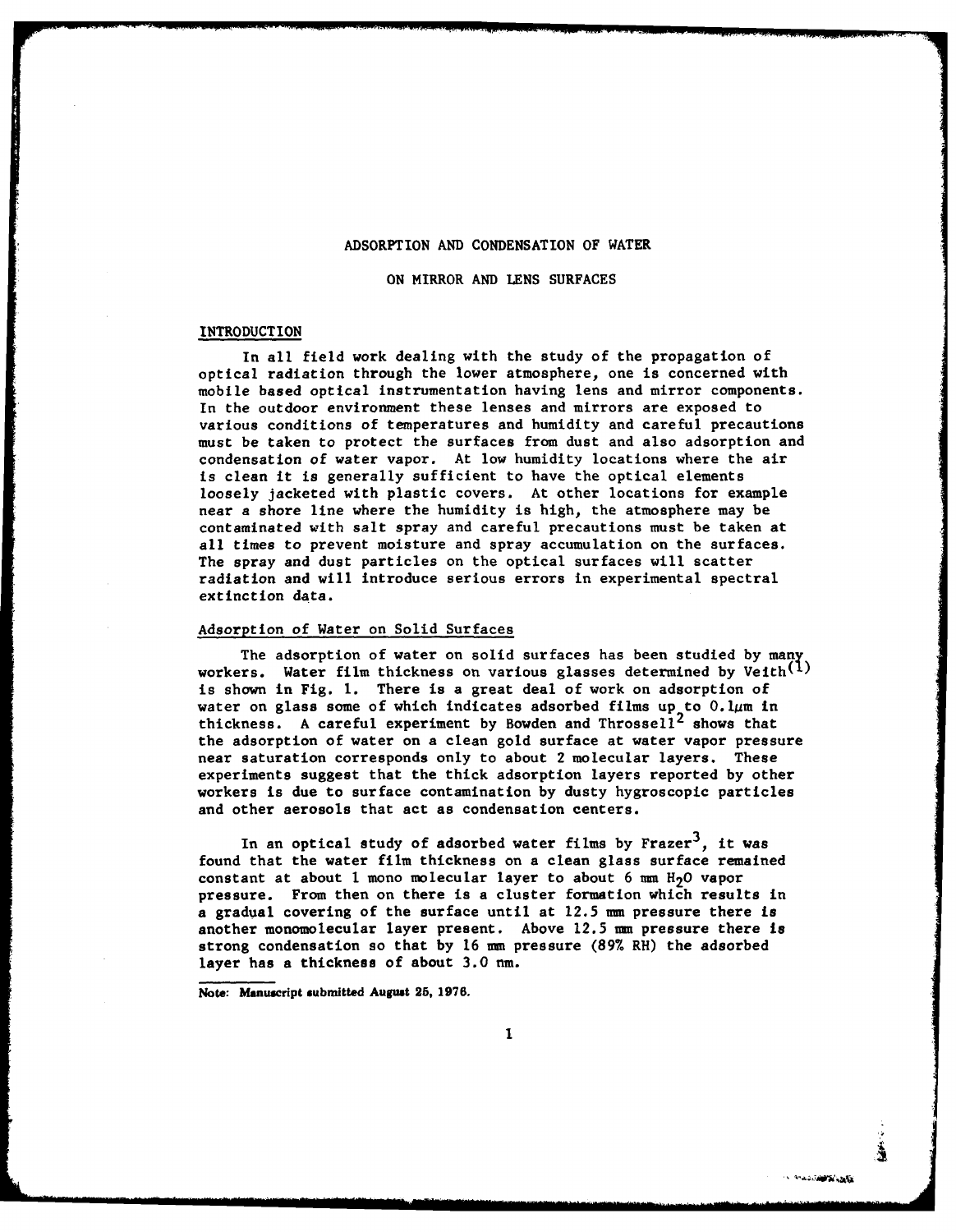Multilayer adsorption of water near saturation **pressure (99.18% RH)** was studied by Garbatski and Falmon<sup>4</sup>. Their results show a minimum film thickness of 62.0 nm near the saturation pressure. They conclude that multilayer adsorption is a physical fact and that there may be established a continuous transition from adsorption to condensation at high vapor pressures.

Work by Davies<sup>5</sup> on incipient condensation of water vapor on a gold surface shows measurable scattered visible light from the surface exposed to room air at a relative humidity of about 85%. The scattered signal increased by an order of magnitude at a relative humidity of about 98%. This is about 20X greater than the scattered visible light from the same surface at the same relative vapor pressure after prolonged washing. The increase in signal being attributed to water soluble aerosols in room air. The mechanism of incipient condensation appears to be governed largely by the effects of soluble impurities.

Davies assumes that the scattering is caused by discrete liquid particles (droplets) lenticular in shape and uniform in size. These droplets behave as independent scattering centers so that the scattering by **N** droplets is N times that for an individual droplet and that they scatter light in the same way as isolated spheres of the same radius of curvature. The lenticular form of constant shape is consistent with the view that the surface possesses a very fine structure of molecular dimensions and a much coarser structure due to polishing. The droplet being intermediate in scale between the two.

It is apparent then that heavy deposition of water will occur only in the presence of contamination on the surface. In the carefully controlled clean surface experiments by Bowden and Throssell, the observed film thickness did not exceed 30 nm near saturation conditions and not much more than 2 molecular layers thick from unsaturated vapor. Other workers in ordinary laboratory environment have shown that water vapor films as thick as  $0.10 \mu m$  can be deposited on a surface from a near saturated vapor. It should be noted that the large, so-called film thickness was an equivalent thickness determined from area and weight considerations. In reality the condensation is clustered about the aerosol deposits which have diameters many times the quoted average thickness.

The possibility of obtaining the infrared absorption spectrum of a layer of material situated on a metal surface by reflections from the surface has been investigated by Greenler<sup>6</sup>. He concludes that there is little interaction between an electromagnetic wave and a thin film such as an adsorbed layer 3.0 nm thick. Burch<sup>7</sup> has conducted experiments on absorption by H<sub>2</sub>O films adsorbed on mirrors. His carefully controlled experiments indicate that there was no detectable cumulative absorption from as much as 36 near-normal mgltiple reflections from a mirror with an adsorbed H<sub>2</sub>O film. Pickering $^{\circ}$  attempted to obtain spectra of molecules adsorbed on metal films. With 35 multiple reflections at near normal incidence he observed weak absorption structure which he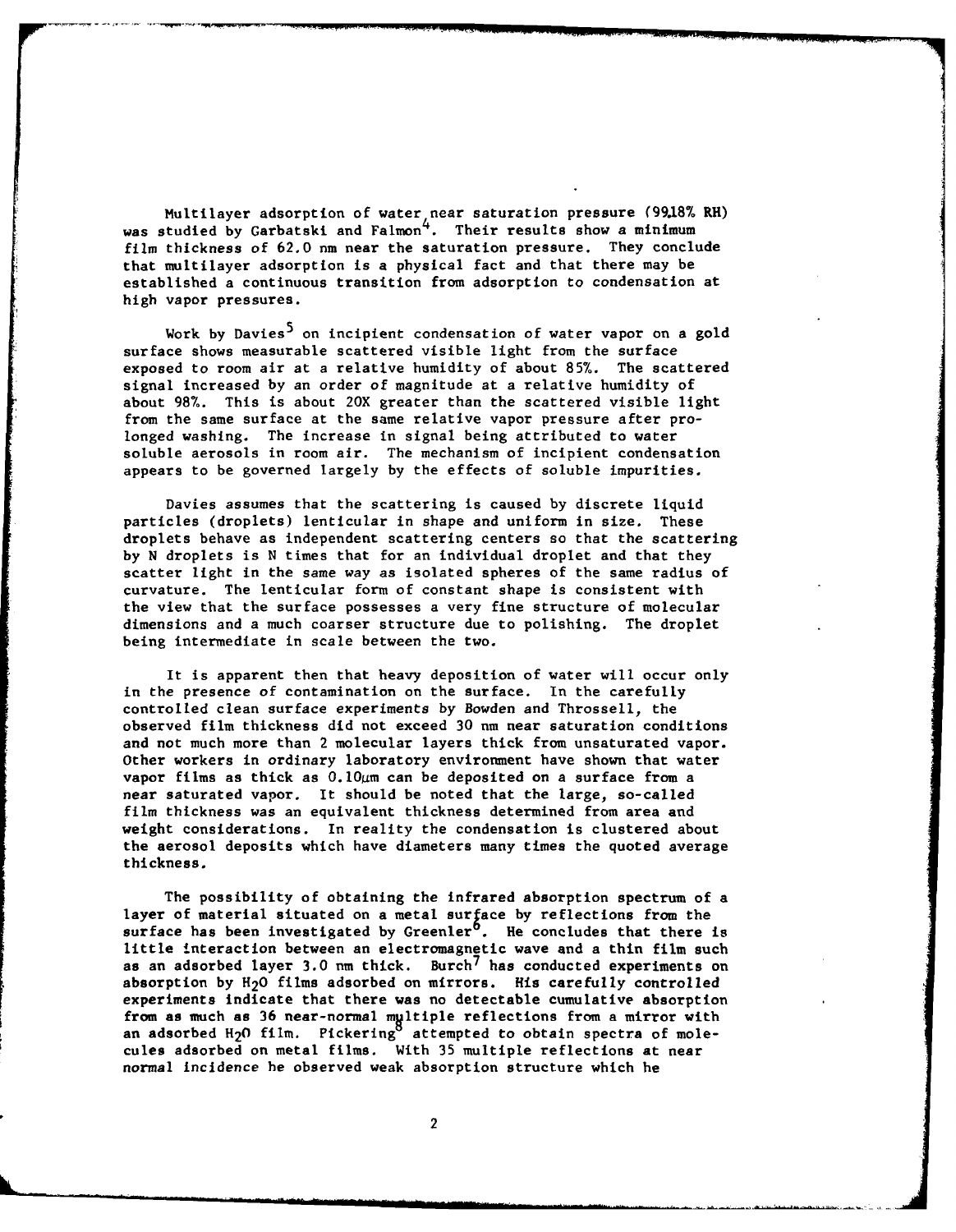attributed to water vapor in the absorption cell. From the above it is clear that ordinary adsorbed water films on the mirrors will be of no consequence in the extinction experiments.

#### Aerosol Deposits on Surfaces

The field operations which have been carried out near the ocean beach at Cape Kennedy, Fla., have been in an environment of generally high humidity and in an atmosphere highly contaminated with salt water aerosols of various sizes which originated from the wave spray along the beach. The receiver and transmitter trailers were placed near the beach which made the optical elements within vulnerable to the formation of water deposits on their surfaces. At the receiver there were 5 mirror surfaces plus the integrator and the detector window. The transmitter system had as many as 20 surfaces plus the integrator and the detector window. Normally when not in operation the surfaces were covered with loose fitting plastic jackets. The trailer doors are closed and the interior is heated above the dew point so that the surfaces are reasonably well protected. However, during data runs the large trailer doors are open and the interior is at ambient conditions. The interior must be at ambient temperature to minimize turbulence effects from temperature gradients at the aperture. These conditions may last as long as 5-6 hours. For **1** days' operation during which time aerosols may deposit on the more vulnerable surfaces located near the outgoing and incoming apertures. Surfaces recessed within the trailers are less vulnerable than those near the large doors and the side door. From the configuration of the optical systems in the trailers it is estimated that only **1/3** of the transmitter mirrors were fully exposed to the ambient and only 1/2 of the receiver mirrors were similarly exposed. Fig. 2 is a 45x photo of a small area (.175"x.225") of the turning mirror located near the aperture of the receiver trailer taken at NRL at the conclusion of the Fla. tests in 1975. An approximate densitometric analysis shows that about 40 percent of the surface is covered with contaminants.

The question now arises: how does this contamination affect quantitative extinction data? Obviously the aerosol deposit will scatter out radiation and may introduce errors in the extinction coefficient results. When we consider the many surfaces in the receiver and transmitter and possible aerosol deposits then become a serious problem. Some of the error will cancel out since data reduction involves a ratio of receiver to transmitter signals. At the present time we use a zero run technique to calibrate out the losses at the optical surfaces. These zero runs are made periodically and in principle the scattering effect from the cumulative aerosol deposit on the various surfaces should cancel out. The degradation of the calibration factors between zero runs is assumed to be some function of the time period between zero runs.

There is a potentially serious problem with this technique and it has to do with the nature of the aerosol deposit. Being located near the ocean shoreline the aerosol is predominantly hygroscopic because of its sea water origin. During conditions of strong offshore breezes the

**DO ALCOHOL**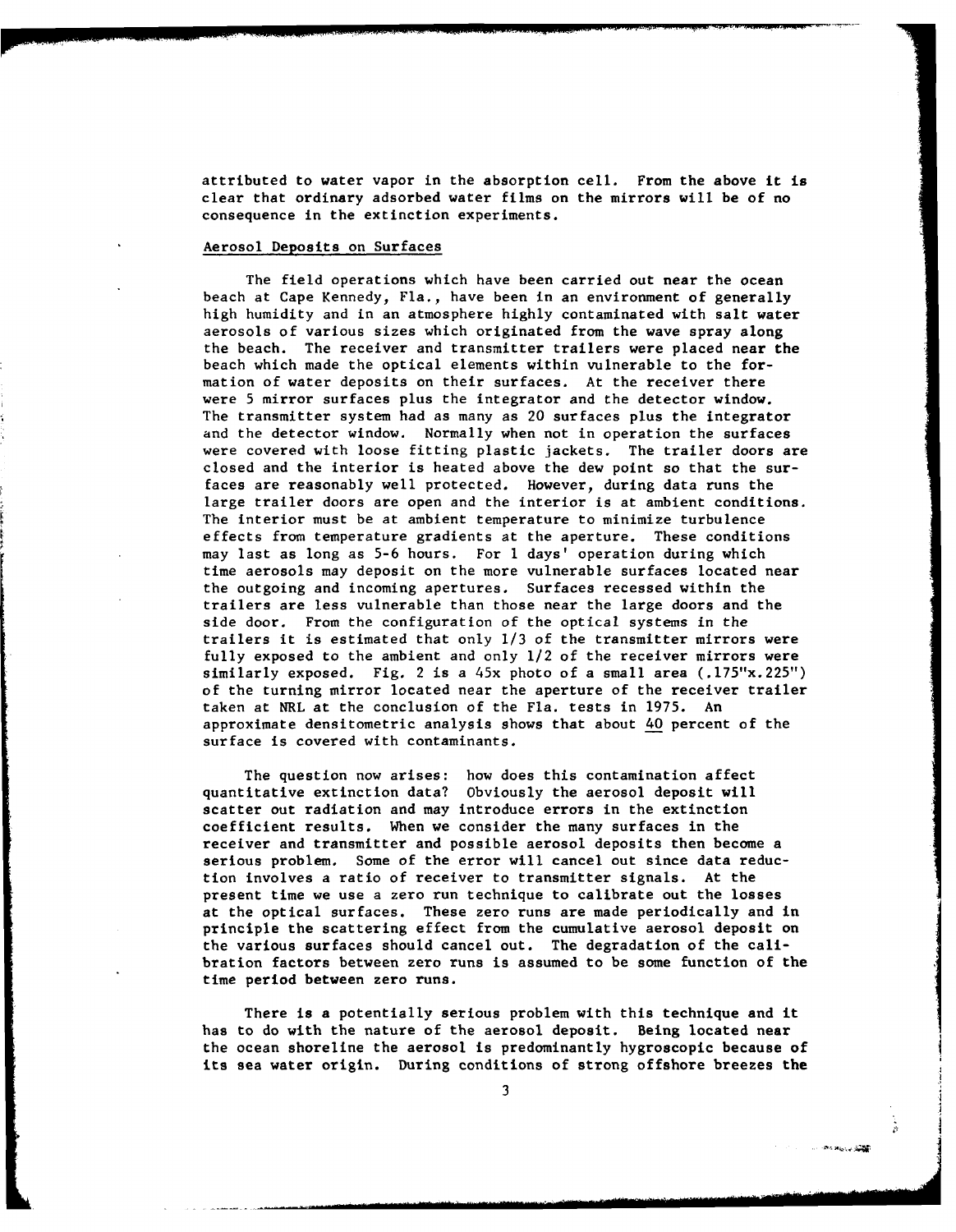aerosol will contain a substantial hygroscopic component. One of the properties of these hygroscopic particles is that the particle size is a function of the relative humidity. Continental aerosol particles are also sensitive to relative humidity. It is this factor which is critical to the calibration procedures in these experiments.

#### Growth of Hygroscopic and Insoluble Particles

The growth of hygroscopic and insoluble particles as a function of relative humidity has been studied by many workers, G. Hanel<sup>9</sup> P. Winkler<sup>10</sup>, C. Orr<sup>11</sup>, Rozenberg<sup>12</sup>. Work by Orr et al in 1958 shows that the behavior of hygroscopic particles exposed to increasing humidity is to adsorb moisture amounting to a few molecular layers at low relative humidity; to dissolve as the relative humidity increases, becoming saturated droplets and at the same time undergoing an abrupt size increase and thereafter as relative humidity increases still further to grow larger and more dilute. The particle decreases in size as the relative humidity is decreased although a hysteresis is noted because the particle is recrystallized at a relative humidity much lower than the saturation relative humidity noted on the growth portion of the curve. This is illustrated in Fig. 3 which shows size of hygroscopic particles as a function of relative humidity. Studies by Orr and Twomey indicated that the transition from particle to droplet occurs at higher and higher relative humidities as the initial particles size is increased. At about 75% relative humidity all size particles are in solution as droplets. The hygroscopic aerosol in the atmosphere has a broad range of particle size and does not show the abrupt discontinuities seen in the single particle growth curve. This is shown in Fig. 4 from Hanel. The dashed growth curve is for a mixture of sea-salt particles  $> 0.04 \mu m$  radius. The solid growth curve is for a continental aerosol mixture of soluble and insoluble particles measured at Mainz, Germany during summer 1966 from Hanel. Table **1** gives the ratio  $r/r_0$  as a function of relative humidity for 5 values of r. Table 2 gives the ratio  $r^l/r_s$  as a function of relative humidity for a sea-salt aerosol where  $r_s$  is  $> 0.04 \mu$ m. These tables and curves show the large variation in particle-droplet size as a function of relative humidity. In the case of the hygroscopic particles the average radius is increased by a factor of 2.3 when the relative humidity is varied from 60% to 90%. For a continental aerosol, which is a mixture of soluble and insoluble material, the average radius is increased by a factor of 1.6 for a similar change in relative humidity.

#### Scattered Radiation from Optical Surfaces

From the above, it is obvious that aerosol deposits on mirrors and lenses could modify experimental extinction data. The amount of radiation scattered from the optical surfaces will be a function of the particle number, size, refractive index and wavelength of the incident radiation. As the particle size increases with increasing relative humidity, there will be a corresponding increase in scattered radiation. This is illustrated in Fig. **5** which shows increase in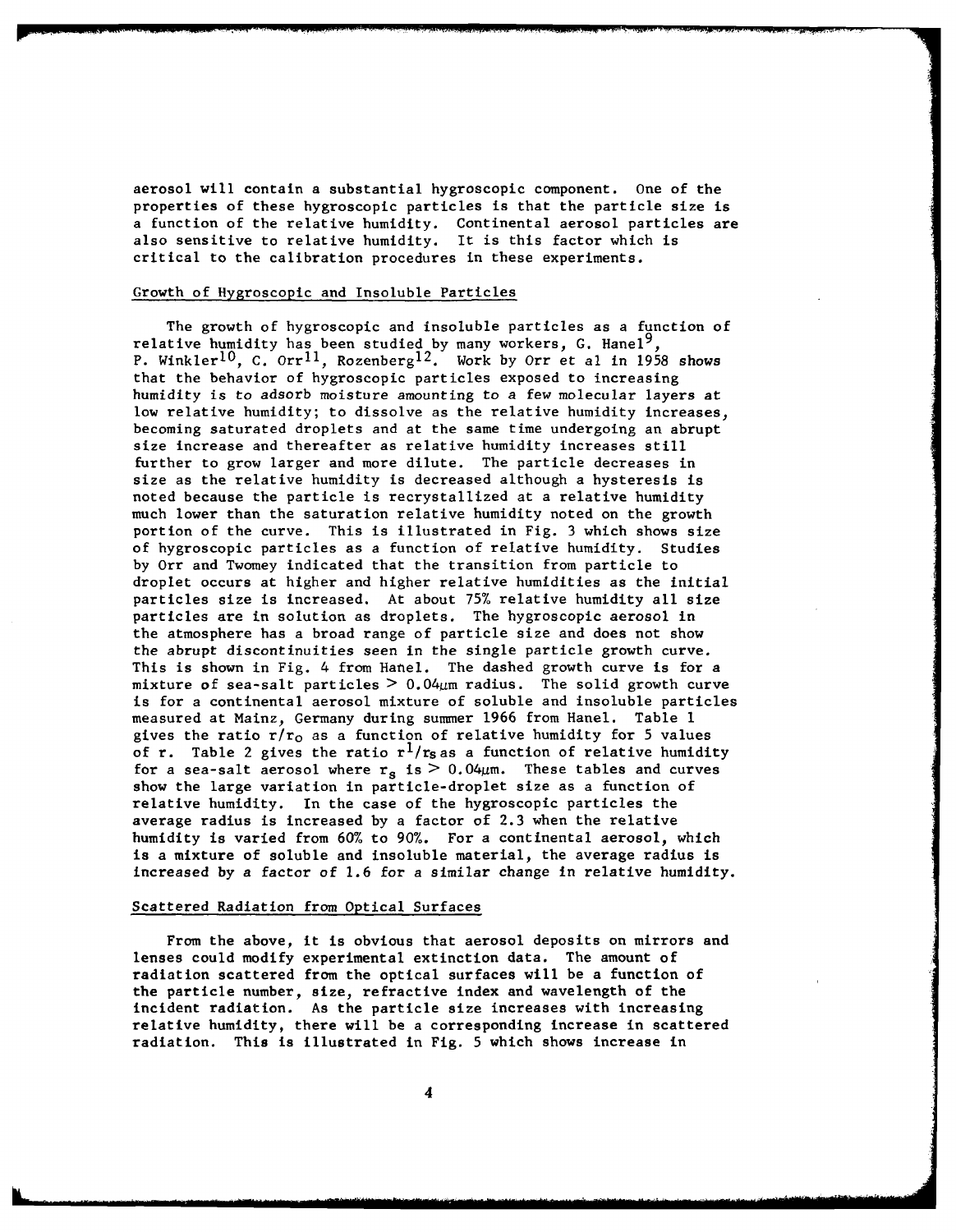visible scattered light as a function of relative humidity in a photoelectric dew point device. $(^{14})$  -Curve (a) for a deteriorated mirror exposed to laboratory air similar to a continental aerosol, shows that at 90% relative humidity the scattered light is about 5% that for a heavy dew deposit or total scattering. At 75% relative humidity the scattered signal is about 1% of the total incident signal. These figures are only estimates since no quantitative information is available for the aerosol deposit on the deteriorated dew point mirror. It is assumed that scattered radiation in the field of view solid angle of the receiver was proportional to total volume scattering and further that the signal for heavy dew deposit in Fig. 5 is proportional to 100% scattering. In the infrared at  $3.8\mu$ m scattering is less effective and the scattered signal may be down by a factor of 4 giving scattering factors of 0.25% and 1.25% for deteriorated surfaces as the relative humidity varies from 75% to 90%.

For the field experiments in Florida, I have estimated 16 surfaces at the receiver and **10** at the transmitter. Using growth factors from Table 2 and scattering factors from Fig. 4 as a function of relative humidity, the cumulative reflectivity of transmitter-receiver optics as a function of relative humidity for continental and hygroscopic aerosol is shown in Table 3. Reflectivity ratios are also shown as a function of relative humidity. Table 3 also shows expected ratios when zero runs are made when the relative humidity is 60%, 70%, 80% and 90%. For both continental and hygroscopic, the ratio spread seems to be lowest when the zero runs are made at the lowest relative humidity. The important feature here is that reflectivity is an inverse function of relative humidity. Consequently data runs made when relative humidity differs from the zero run will have an error. For example, zero run made at 70% relative humidity and data run made at 80% relative humidity will have a reflectivity factor of 0.06 which may be erroneously attributed to path transmission.

To this point we have been concerned with a fixed average aerosol. In actual field work where the surfaces are exposed to ambient conditions there is a cumulative aerosol build up on the optical surfaces which must be considered. Factors to be considered in estimating the aerosol accumulation are exposure time (5 hrs./day), location of surfaces in the trailers relative to apertures, air motion in trailers which is to ambient wind speed, and aerosol concentration. It seems reasonable to assume 4 surfaces at the transmitter and 2 at the receiver to be most vlunerable to ambient aerosol accumulation. For aerosol concentration we take an experimental distribution measured at the site on day 74 when relative humidity was 72.4% and the total aerosol cross-section was  $20\mu m^2/cm^3$ . Assuming the following:

Air current in trailers -  $lem sec^{-1}$ 

particle cross-section  $-20\mu m^2$  cm<sup>3</sup>

گونونو سیده میدانید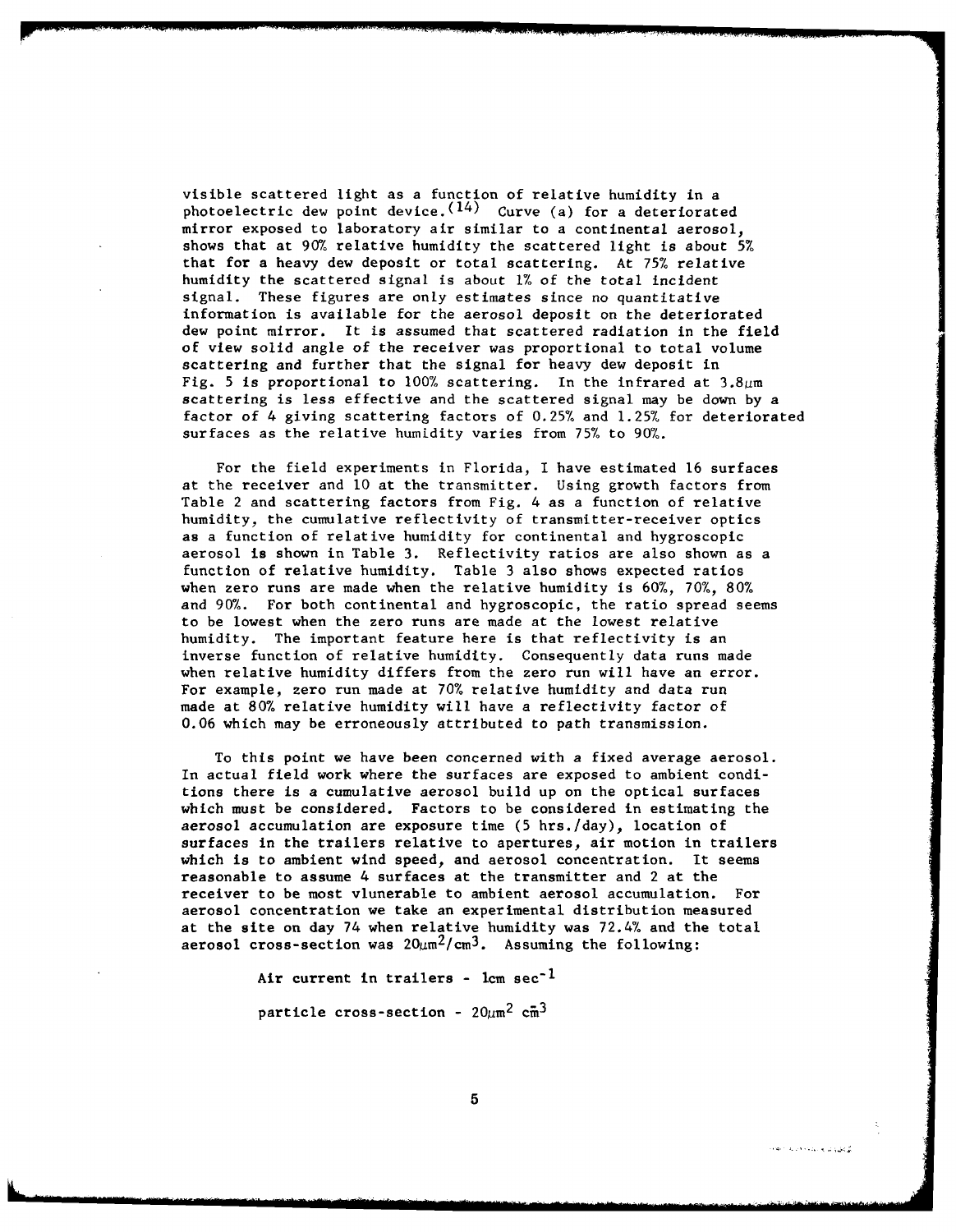particle deposition efficiency -  $10^{-1}$ 

exposure time - 5 hrs./day

total area of particles accumulated on **I** surface at 70% RH = 3.6 x  $10^4$   $\mu$ m<sup>2</sup>/day

If the time interval between zero runs is **10** days then the accumulated particle area is 3.6 x  $10^5 \mu m^2$  cm<sup>-2</sup> for each surface. For these estimation purposes we assume an air current velocity in the trailer of about 6 cm sec<sup>-1</sup> which gives a total accumulated cross-section particle area of 2 x  $10^6 \mu m^2$  cm<sup>-2</sup> or about 2% of the area at 70% RH which is the minimum accumulation on each surface. Assuming 6 surfaces vulnerable to the ambient aerosol gives an aerosol count equivalent to that contained in a 6 km path on day 74.

#### Absorption by Water Droplets

A third factor not generally considered is absorption by liquid water droplets. It is clear from the literature that the continuous adsorbed films on clean surface have thickness of only a few angstroms and are of no consequence as absorbers. In the present situation the surfaces are not scrupulously clean but are contaminated with hygroscopic particles which are randomly dispersed. The best estimate is that these particles have the same size distribution as the atmospheric aerosol and have the same scattering properties. There is a possibility that the larger particles have a lower deposition efficiency and hence the surface may be deficient in larger particles. At high relative humidity when the particles have increased in size by a factor of 2 this will not be a serious factor. At higher humidities > 75% RH the particles on the surface may be treated as an atmospheric haze aerosol. Deirmendjian $\rm ^{(15)}$  states that the extinction of water droplets is not entirely the result of scattering but it includes some real absorption within the droplet. In general this absorption is not equivalent to the bulk absorption of a water layer corresponding to the mass of the water droplets. The reason for this is that in large droplets about one half of the incident radiation is diffracted without penetrating the droplet. In small droplets the extinction cross-section is mostly accounted for by absorption in the spectral region of high water absorption coefficients. The important factors in estimating liquid water absorption are relative size, size distribution, concentration and the spectral extinction coefficients. Figure 6 from Diermendjian shows spectral extinction and some scattering coefficients for various distributions of water droplets. Curve M for a maritime aerosol shows maxima at  $3.0\mu$ m and  $6.0\mu$ m which closely follow the variations in the imaginary part of the index of refraction of water at these wavelengths. It appears that scattering in the DF region at  $3.8\mu$ m which is a region of relative weak liquid water absorption is only slightly affected by water absorption when the particle distribution is similar to haze M.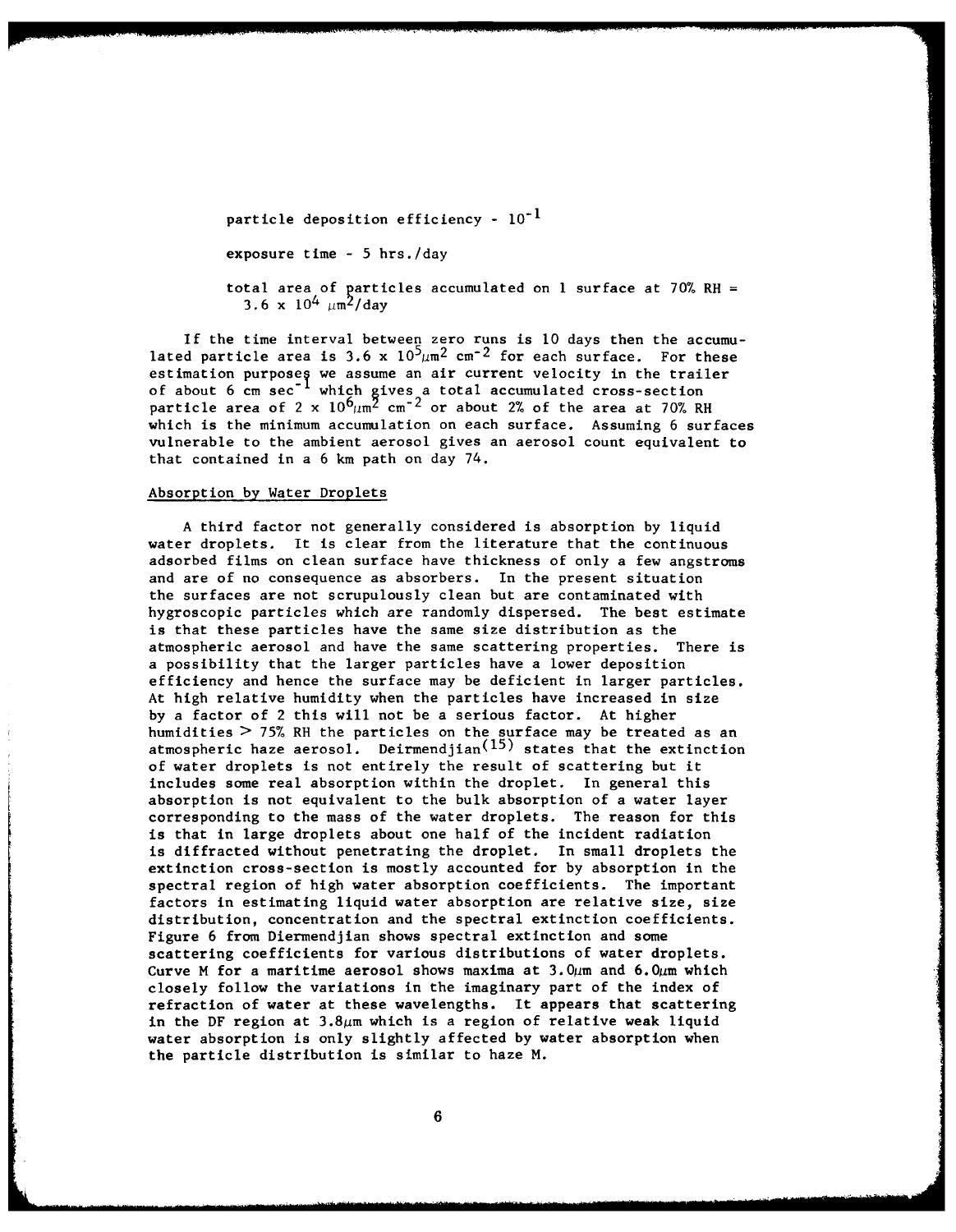#### Conclusions

This preliminary literature search shows that adsorbed water films on clean mirror surfaces are generally  $\leq$  3.0 nm thick and can be ignored when considering absorption losses at the mirror surface. In the propagation experiments where mirrors are exposed to the ambient, various aerosols of dust and hygroscopic particles are deposited on the surfaces. These give rise to radiation loss by scattering a small amount of incident radiation. In the case of the hygroscopic particles the problem can be especially troublesome because here the scattering magnitude is a function of the relative humidity. Table (3) shows some estimates of this effect for a given aerosol deposit where. for example, an optical system containing a 6-mirrors train will have a cumulative reflectivity decrease of about **77** as the relative humidity varies from **60%** to **807,.** At **907** relative humidity the loss is about 11%.

In the present propagation experiments the receiver system has a net increase of 6 mirrors over the transmitter system. In normal calibration procedures this inequality is cancelled out. In actual calibration procedures several factors must be considered. As a first thought the calibration should be carried out at relative humidity conditions similar to those during the data taking period. However since one of the goals of the experiment is to study propagation as a function of humidity, it becomes necessary to have some sort of continuous monitoring system to determine scattering losses at the mirror surfaces during the data taking period.

In this discussion we have assumed a constant aerosol deposit on the mirror surface. Experience has shown that there is an increase in the aerosol deposit on the mirror surfaces as the experiment progresses. Even in a controlled humidity-temperature environment, Hanley<sup>(16)</sup> has observed an increase with time, in scattered signals from a power monitor mirror installed at the laser facility at CBD. Here again the monitor system will give information on the increase in aerosol deposit. To minimize variations in scattering because of aerosol composition and size distribution, the monitor should operate at the experimental wavelengths.

An important factor brought out by this literature search was the almost total lack of good quantitative data on scattered radiation by aerosol deposits on mirror surfaces. In particular what is needed is a study of the scattered signal as a function of relative humidity, and if indeed this turns out to be a serious problem for the propagation experiments, the study should include methods to monitor aerosol scattering from the mirror surfaces and also methods to make the surfaces less vulnerable to the ambient aerosol. A good recent paper on mirror scatter by Heinisch $^{(17)}$  and Young was brought to the author's attention during preparation of this report. The near-axis scatter of infrared  $(10.6\mu m)$  energy from high reflectivity metal mirrors and the effects of contamination on scatter is described. Methods of evaluating various forms of contamination and selected quantitative data are presented.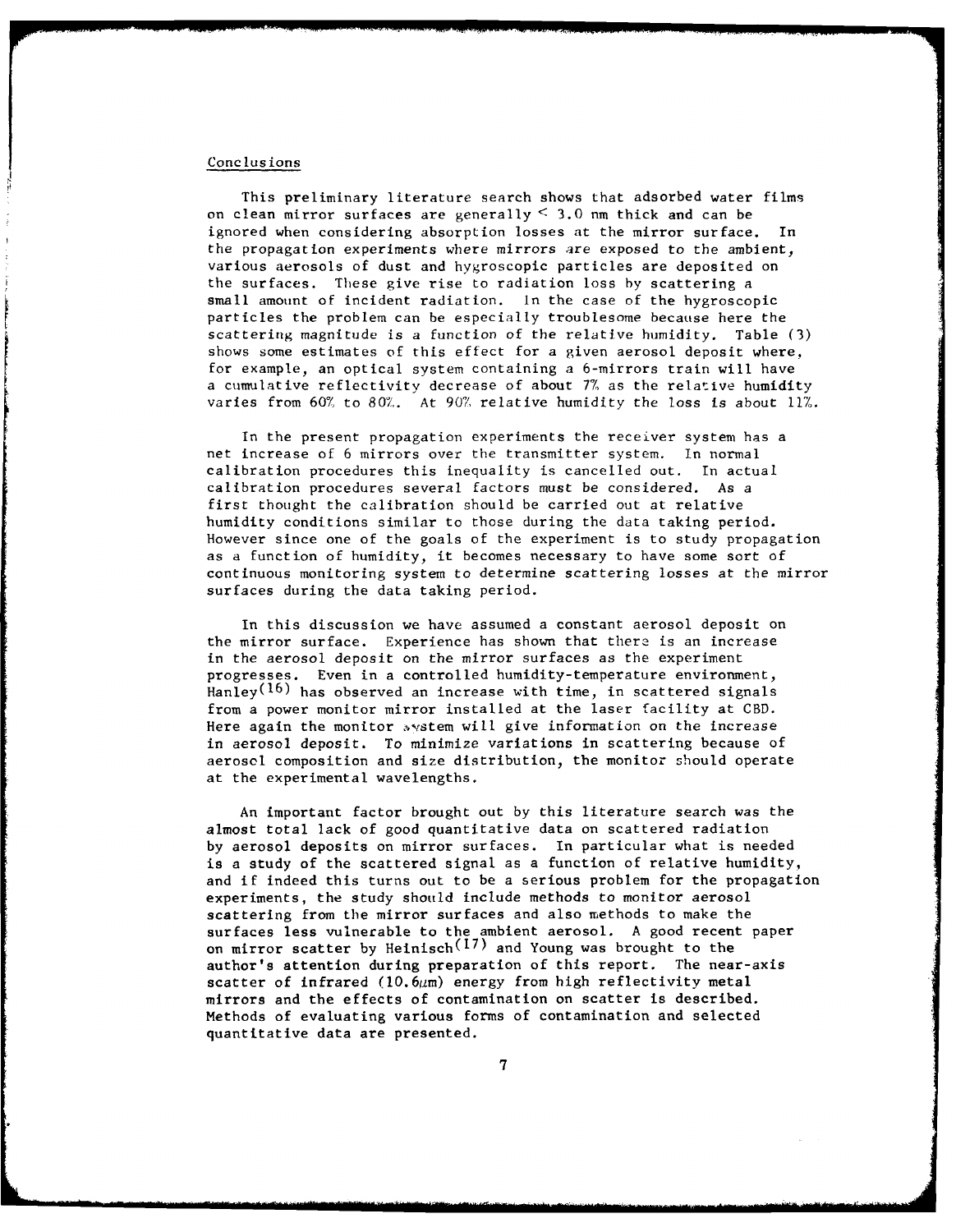#### Acknowledgements

I would like to thank P. Ulrich for his encouragement and critical review of the manuscript. Also thanks to C. Acton for the photographic work.

#### References

**1.** Veith, **It., "A%** Simple Method for the Determination of the Thickness of Water Films Adsorbed on Glass" (In German), Z. Phys. Chem. 193, 378 (1944).

2. Bowden, F. P. and Throssell, W. R., "Adsorption of Water Vapour on Solid Surfaces", Proc. Royal Soc., 209, 297 (1951).

3. Frazer, J. H., "An Optical Study of Adsorbed Films", Phys. Rev., **33,** 97 (1929).

4. Garbatski, U., and Folmon, M., J. Chem. Phys., 22 2086 (1954) "Multilayer Adsorption of Water Near Saturations Pressure on Plane Glass Surfaces".

5. Davies, D. K., "The Incipient Condensation of Water Vapour on a Gold Surface", Brit., J. Appl. Phys., 14, 567 (1963).

6. Greenler, Robert **G.,** "Infrared Study of Adsorbed Molecules on Metal Surfaces by Reflection Techniques", J. Chem. Phys. 44, 310 (1966).

7. Burch, D. E., Gryvonak, D. A., and Patty, R. **A.,** "Absorption of Infrared Radiation by  $CO<sub>2</sub>$  and H<sub>2</sub>O-Experimental Techniques", J. Opt. Soc. Am. 57, 885 (1967).

8. Pickering, H. L., and Eckstrom, H. C., J. Phys. Chem. 63, 512 (1959), "Heterogeneous Reaction Studies by Infrared Absorption".

9. Hanel, Gottfried, "The Size of Atmospheric Aerosol Particles as a Function of Relative Humidity", Bietrage Zue Physik der Atmosphere, 43, 119 (1970).

**10.** Winkler, Peter, "The Growth of Atmospheric Aerosol Particles as a Function of Relative Humidity-TI An Improved Concept of Mixed Nuclei", Aerosol Science, 4, 373, (1973).

**11.** Orr, C. Jr., Hurd, F. K. and Corbett, W. J., "Aerosol Size and Relative Humidity", J. Colloid Service, **13,** 472 (1958).

12. Georgievskiy, Yu. **S.,** and Rozenberg, G. V., "Humidity as a Factor in Aerosol Variability", Izv., Atmospheric and Oceanic Phys. Vol. 9, No. 2, 126 (1973).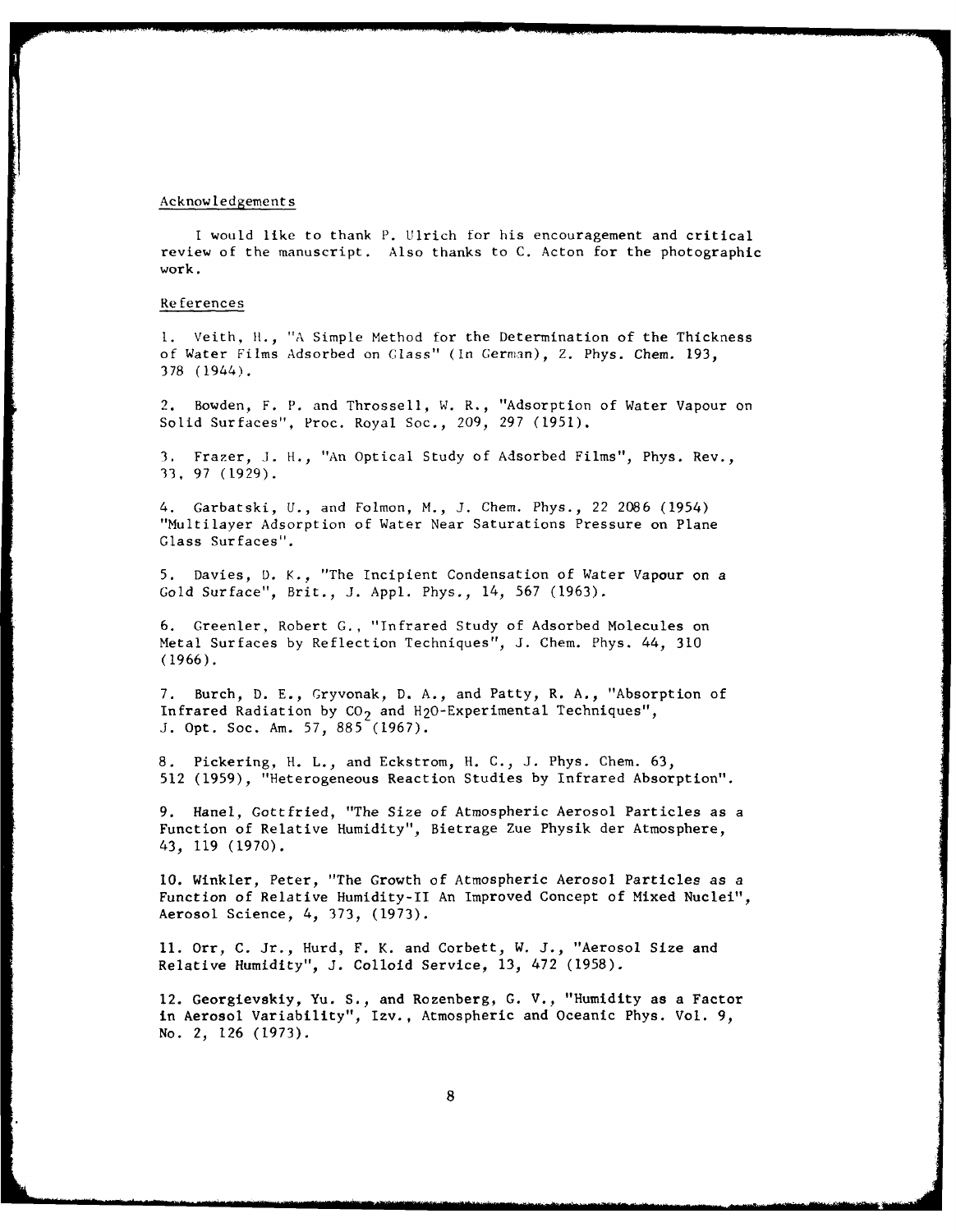**13.** Twomey, S., Appl. Phys. 24, 1099 (1953) "The Identification of Irdividual Hygroscopic Particles in the Atmosphere by a Phase Transition Method".

14. Martin, Stanley, "A Laboratory Standard Manually Operated Dew Point Hygrometer Using Thermoelectric Cooling", Principles and Methods of Measuring Humidity **ii.** Gases-R. E. Ruskin Ed. 149-154 (1965).

15. Diermendjian, **D.,** "Electromagnetic Scattering on Spherical Polydispersions", American Elseview Publishing Co. (1969).

16. Hanley, Steve, "Private Communication", Naval Research Laboratory, April 1976.

17. Heinisch, R. P. and Young, R. P., "Some Observations of Empirical Mirror Scatter", Optical Engineering, Vol. 13, No. 4, **32'** (1974).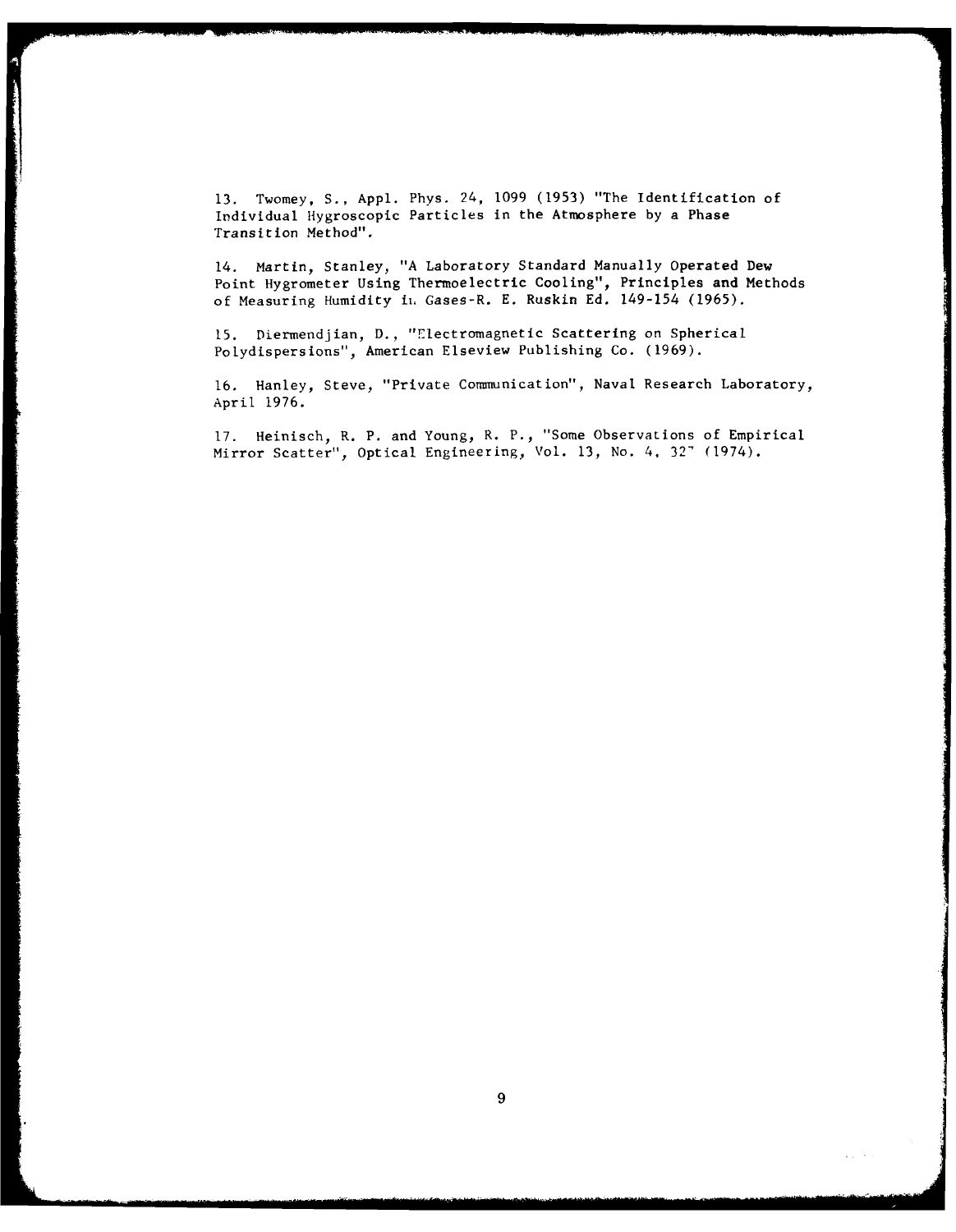| $L^0(\mathbf{h})$<br>$   -$ | 0.01 | 0.04 | 0,1<br>$\mathbf{r} \in \mathbb{R}^{n \times n}$ |      | 10   |
|-----------------------------|------|------|-------------------------------------------------|------|------|
|                             |      |      | $r/r_0$                                         |      |      |
| (0,3)                       | 1.04 | 1,04 | 1.04                                            | 1,04 | 1,04 |
| 0,6                         | 1.17 | 1,17 | 1.17                                            | 1.17 | 1.17 |
| 0.8                         | 1.34 | 1,40 | 1.41                                            | 1.43 | 1,43 |
| 0,9                         | 1,51 | 1.66 | 1.70                                            | 1,72 | 1,72 |
| 0,95                        | 1.68 | 1,93 | 2,01                                            | 2.05 | 2,06 |
| 0,975                       | 1,79 | 2.29 | 2,48                                            | 2,58 | 2,59 |
| 0.99                        | 1,86 | 2,79 | 3.19                                            | 3.45 | 3,48 |
| 0.995                       | 1.89 | 3,13 | 3.83                                            | 4.30 | 4,36 |
| 0.998                       | 1.91 | 3.48 | 4.69                                            | 5,81 | 5.91 |

- 「「このことをいく、「このこと」ということです。 このは、「このことで、「あって、このこと」ということです。 このことは、「このこと」ということに、「このこと」ということです。 こうこく なんこう しょうかん こうしょう しょうかん

Table I – Ratio of r/ $r_0$  for a continental aerosol as a function of relative humidity for 5 values of  $r_{o}$ . (Hanel

Table *II* **-** Ratio r'/r, as a function of relative humidity for a sea-salt aerosol where  $r_s$  is 0.04  $\mu$ m. (Hanel

| f    | $t'/t_s$<br>٠ |      | $r/r_c$ |
|------|---------------|------|---------|
| 0.22 | 1,01          | 0,73 | 1.45    |
| 0.30 | 1,01          | 0.75 | 1,88    |
| 0.33 | 1,04          | 0.77 | 1,91    |
| 0.38 | 1,05          | 0.79 | 1,97    |
| 0,43 | 1.06          | 0.81 | 2.03    |
| 0,50 | 1,08          | 0.83 | 2,09    |
| 0.55 | 1,11          | 0.85 | 2,16    |
| 0,61 | 1,15          | 0.87 | 2,24    |
| 0.66 | 1,21          | 0.89 | 2.32    |
| 0.68 | 1,26          | 0,92 | 2,55    |
| 0,71 | 1,36          | 0,95 | 2,86    |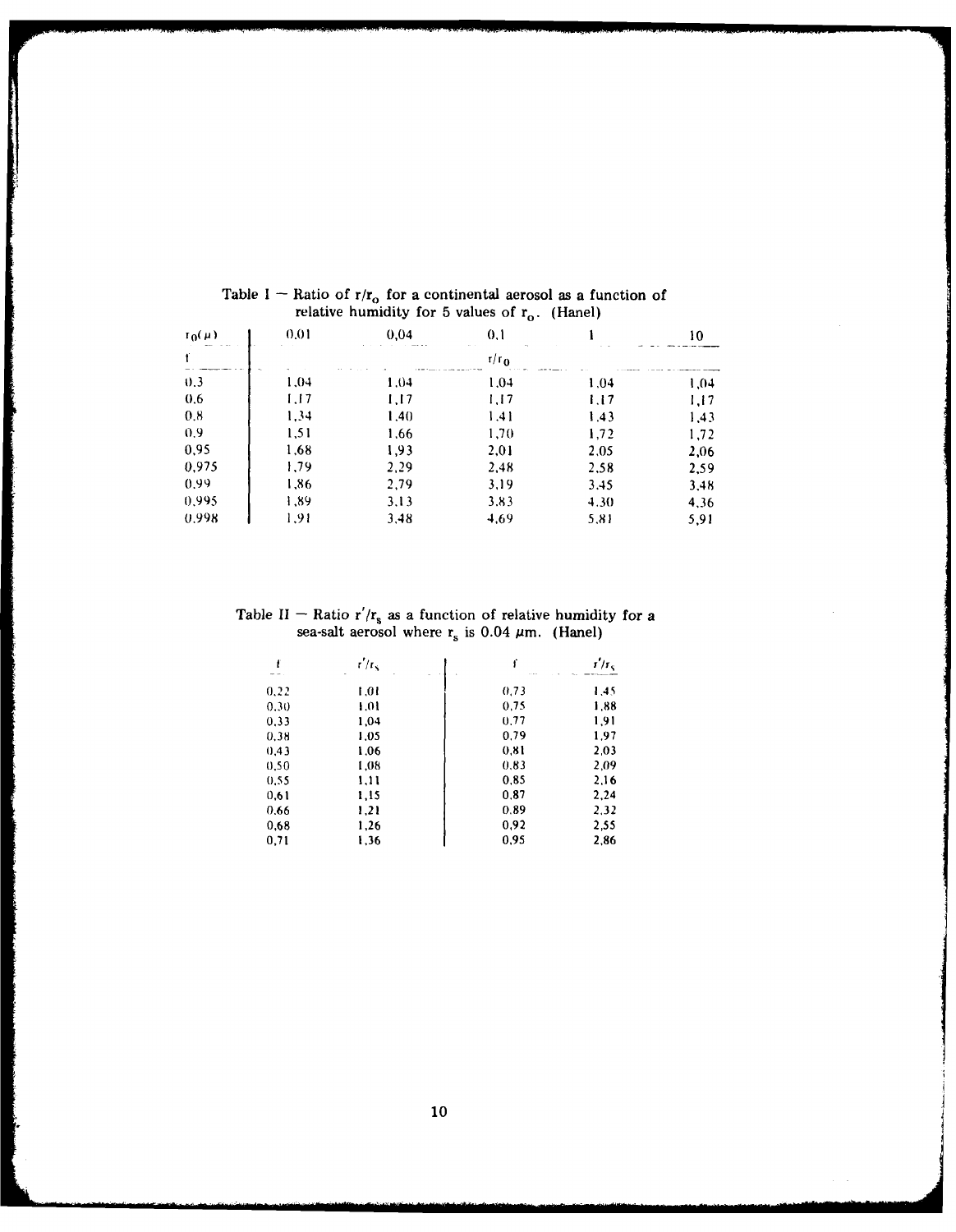| of relative numidity for continental and triveropric actions | <br> <br> <br> <br> <br>Continental |
|--------------------------------------------------------------|-------------------------------------|
|                                                              |                                     |

| en<br>El       | $z/\tilde{z}$                        | S(v)                                 | S(TR)                                   | R(IR)                                            | $R(IR)$ ] <sup>6</sup>              | $R/R$ <sub>60</sub>                  | 64/8                                                 | $R/R$ 80                               | $R/R_{90}$                             |
|----------------|--------------------------------------|--------------------------------------|-----------------------------------------|--------------------------------------------------|-------------------------------------|--------------------------------------|------------------------------------------------------|----------------------------------------|----------------------------------------|
| င့်<br>စ       |                                      |                                      |                                         |                                                  |                                     |                                      |                                                      |                                        |                                        |
| $\mathcal{L}$  |                                      |                                      |                                         |                                                  |                                     |                                      |                                                      |                                        |                                        |
| $\frac{0}{8}$  | $1.17$<br>$1.30$<br>$1.41$<br>$1.70$ | $.024$<br>$.029$<br>$.034$<br>$.050$ | $.006$<br>$.007$<br>$.0085$<br>$.0125$  | $.994$<br>$.993$<br>$.9915$<br>$.9915$<br>$.988$ | $.964$<br>$.959$<br>$.959$<br>$.93$ | $1.00$<br>$.995$<br>$.985$<br>$.965$ | $1.005$<br>$1.0$<br>$.991$<br>$.970$                 | $1.015$<br>$1.009$<br>$1.00$<br>$.979$ | $1.037$<br>$1.031$<br>$1.022$<br>$1.0$ |
| $\overline{9}$ |                                      |                                      |                                         |                                                  |                                     |                                      |                                                      |                                        |                                        |
|                |                                      |                                      |                                         |                                                  |                                     |                                      |                                                      |                                        |                                        |
|                |                                      |                                      |                                         |                                                  | Hygroscopic                         |                                      |                                                      |                                        |                                        |
| ငွ             |                                      |                                      |                                         |                                                  |                                     |                                      |                                                      |                                        |                                        |
| $\mathcal{L}$  | $1.32$<br>$1.32$<br>$2.4$<br>$2.4$   | $.024$<br>$.033$<br>$.074$<br>$.106$ | $.006$<br>$.0083$<br>$.0185$<br>$.0265$ | $.994$<br>$.992$<br>$.982$<br>$.974$             | 965<br>053<br>0954<br>0954          | $1.00$<br>$.988$<br>$.930$<br>$.885$ | $\begin{array}{c} 1.013 \\ 1.00 \\ .941 \end{array}$ | $1.076$<br>$1.062$<br>$1.00$<br>$.952$ | $1.13$<br>$1.116$<br>$1.05$<br>$1.00$  |
| ္ထ             |                                      |                                      |                                         |                                                  |                                     |                                      |                                                      |                                        |                                        |
| 90             |                                      |                                      |                                         |                                                  |                                     |                                      |                                                      |                                        |                                        |

医中国的复数形式

 $\frac{1}{2}$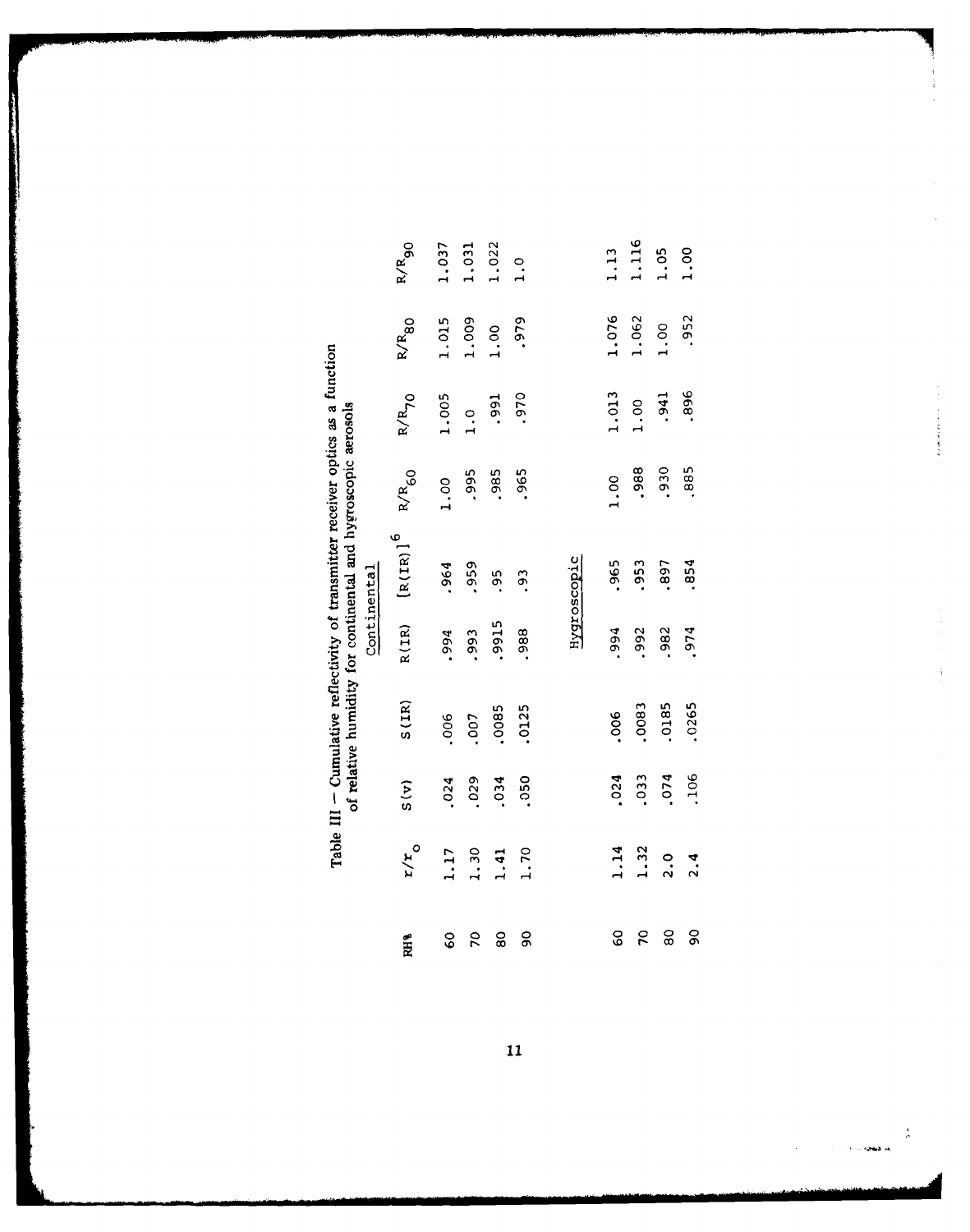



*Company of the Company of the Company's* 

and the property of the company of the company of the company of the company of the company of the company of

 $\ddot{\phantom{1}}$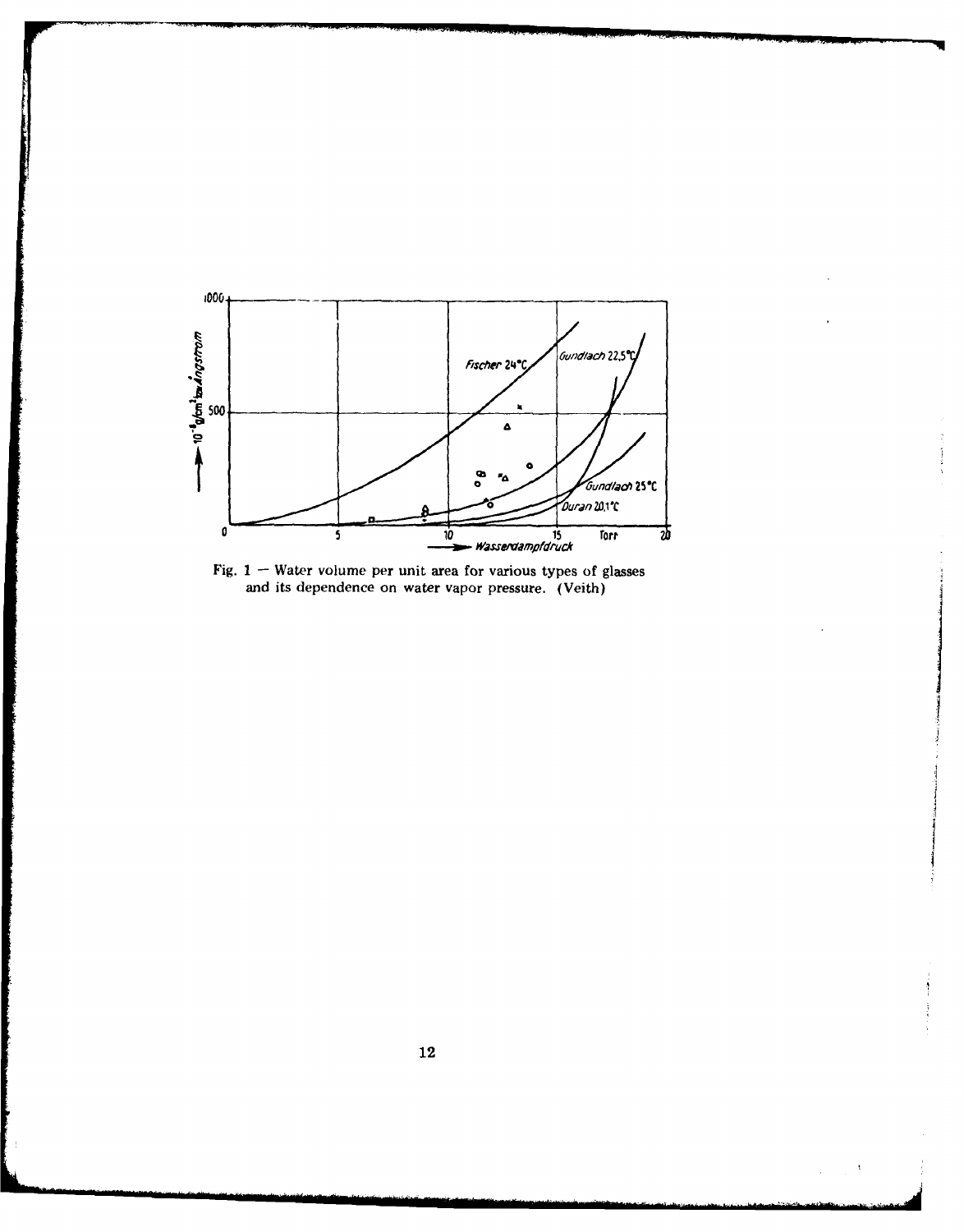

Fig.  $2$  – Magnified photo, 45x, of a small area of the turning mirror<br>located at the aperture of the receiver trailer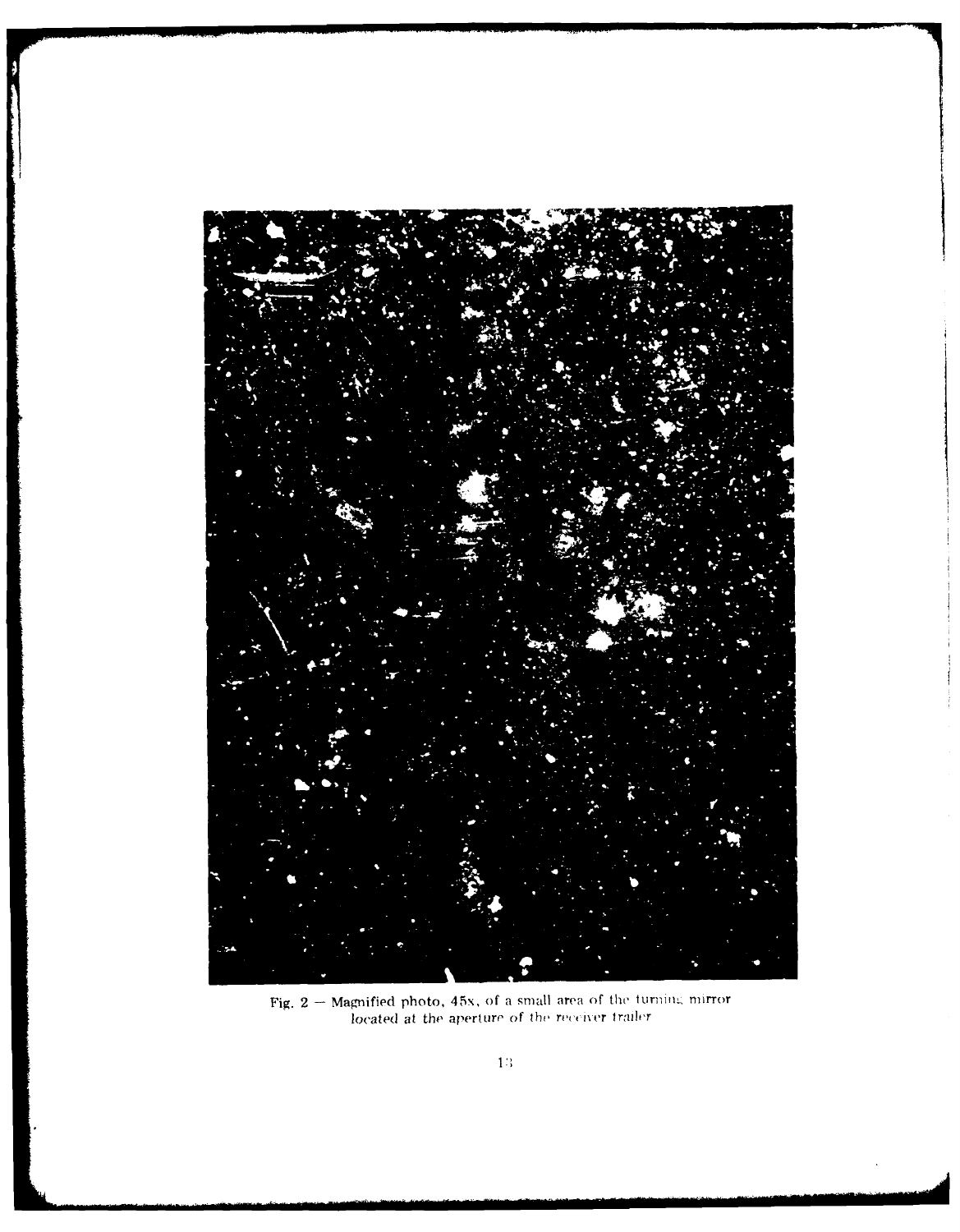

Fig. – Calculated aerosol size as a function of relative humidity for several hygroscopic particles. (Orr)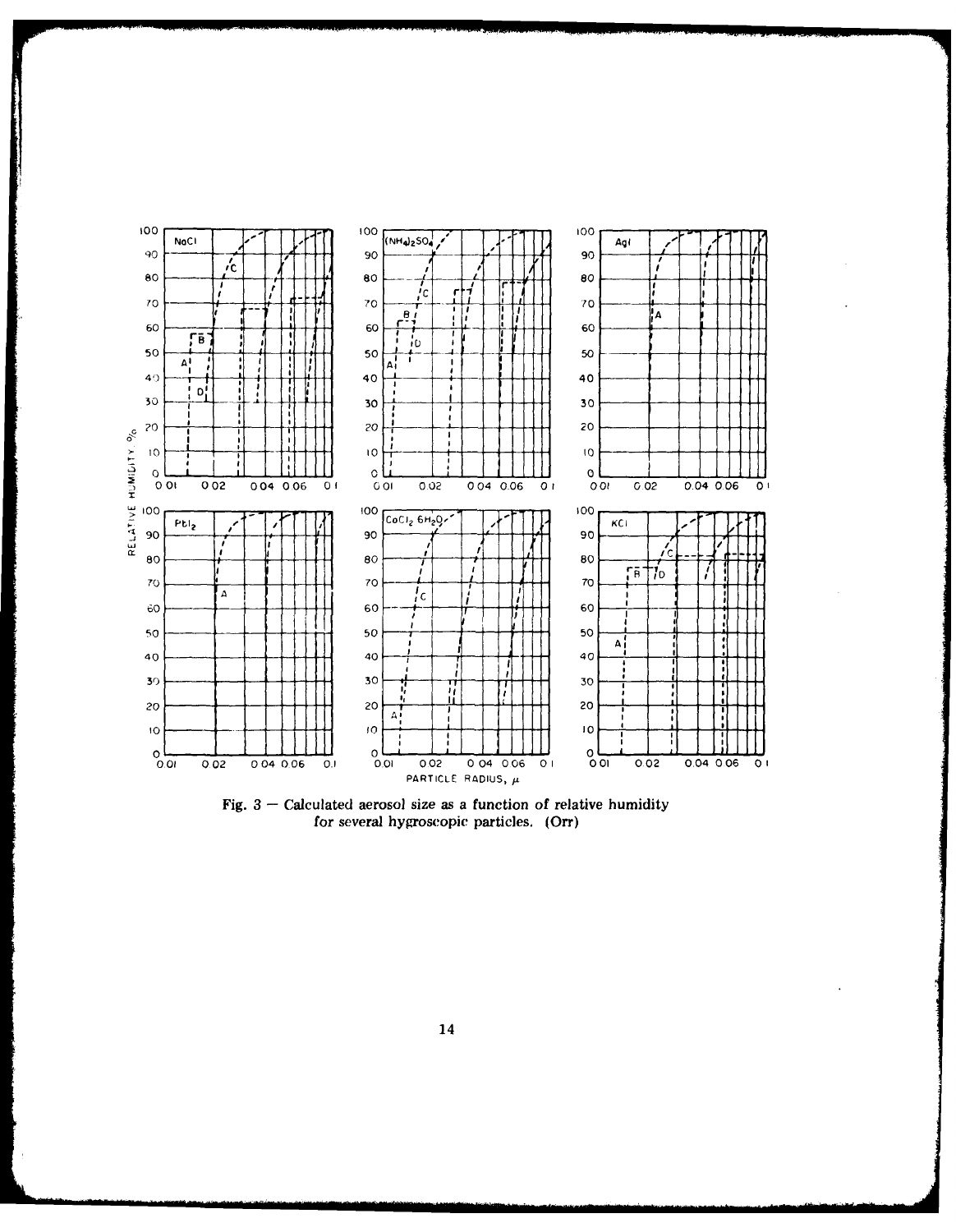

the first company of the company of





大学 (人)

። ወደት የአ<mark>ንዳቸው</mark>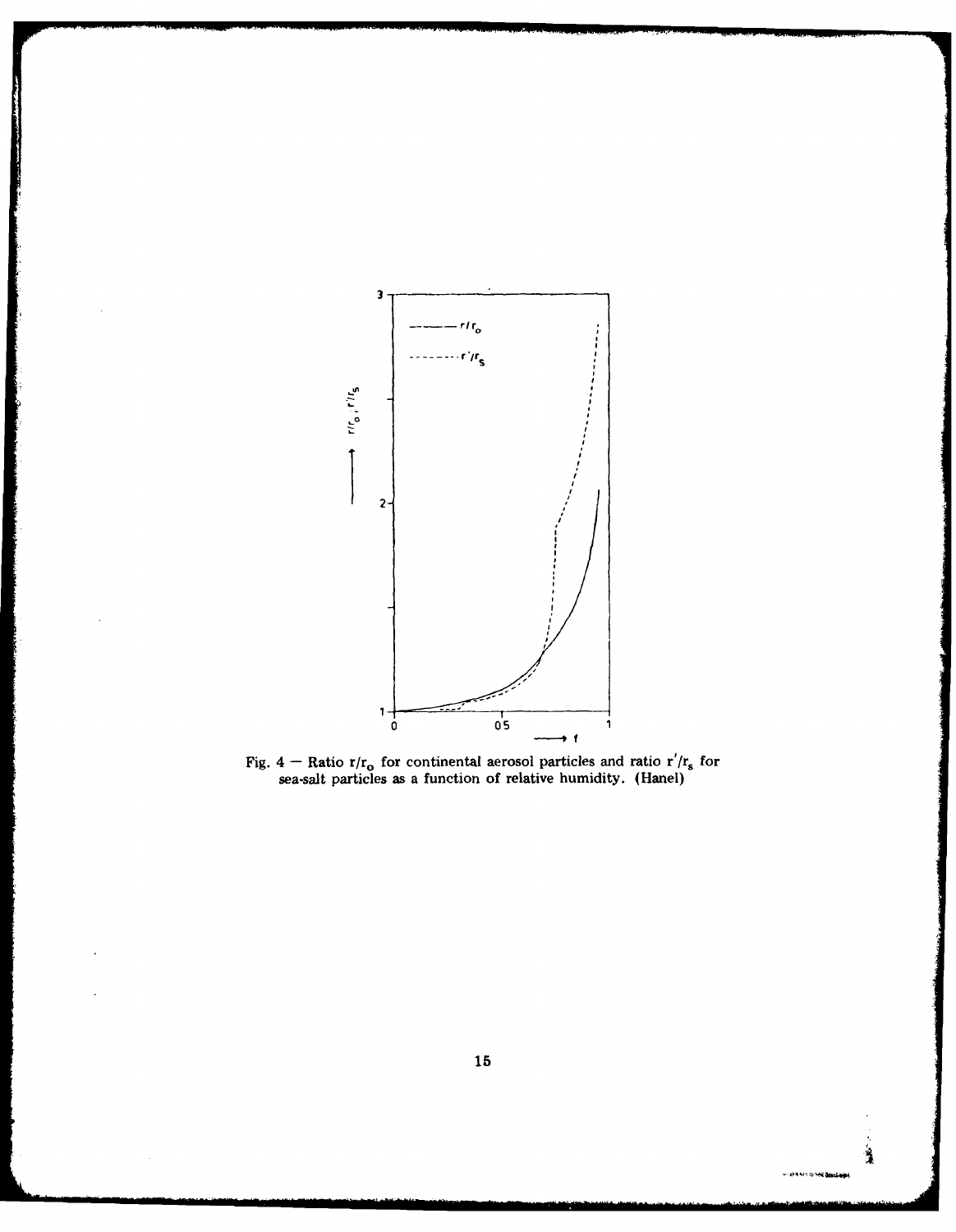

Fig. 5 - Effect of adsorption on dew point which shows dependence of visible scattered light on relative humidity in a photoelectric dew point device. (Martin)

 $\mathbf{I}$